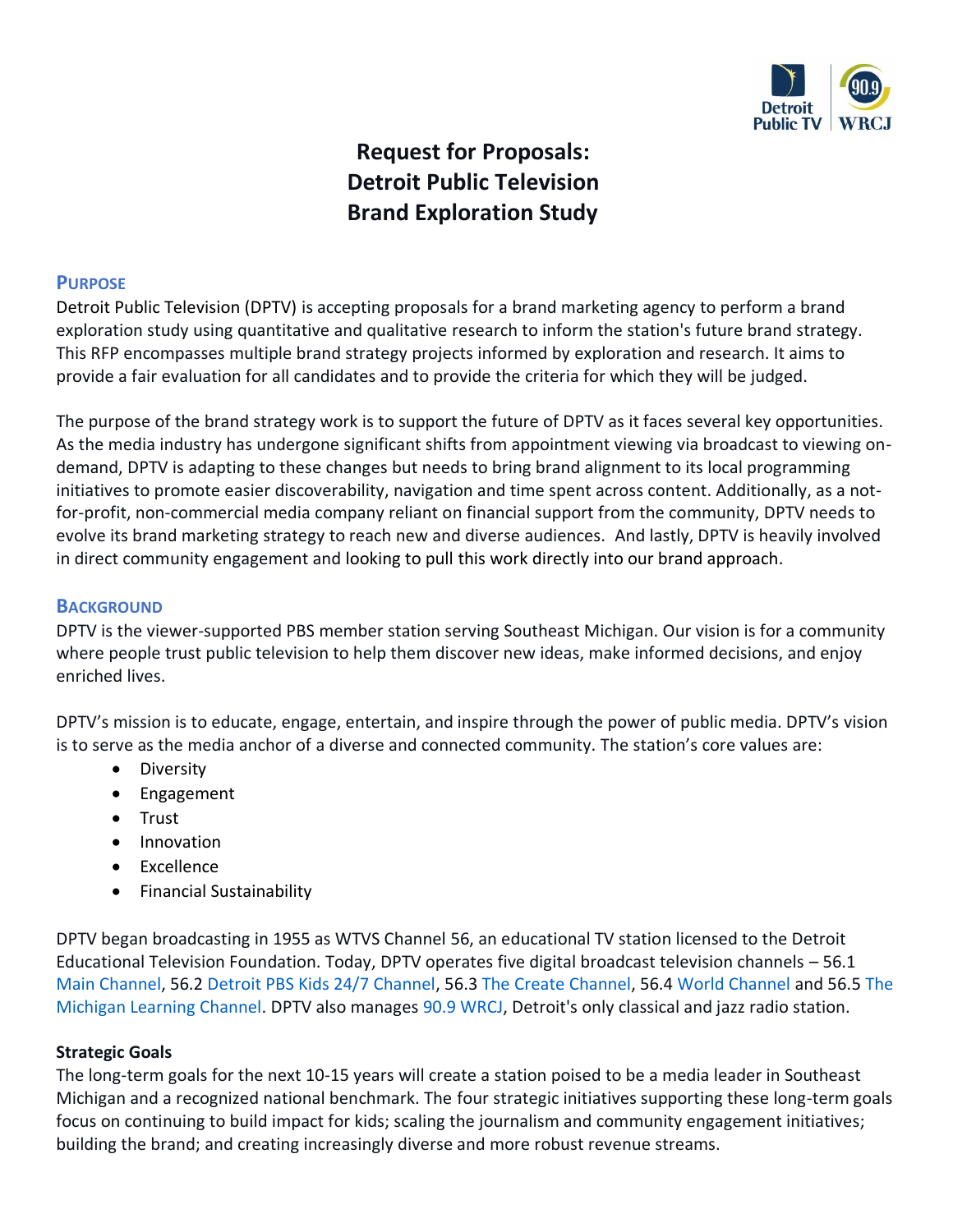

Planned in the future (timeline tbd) the station intends to move from our Wixom headquarters back into the city of Detroit. Currently, 90.9 WRCJ broadcasts from the Detroit School of Arts and the journalism team is based out of a space at the Marygrove Conservancy. Establishing a visible presence in Detroit with the potential for a community gathering space is another strategic component for increasing brand awareness and brand trust.

*The Strategic Plan: The Next Five Years (2021-2025)* is available upon request.

## **Platforms**

Beyond broadcast, DPTV takes a multiplatform approach to reach audiences through live streaming and ondemand viewing via robust websites, video apps, social media accounts, and email marketing. A significant area of focus is driving station membership via [DPTV Passport.](https://video.dptv.org/passport/learn-more/) Passport offers enhanced viewing with full seasons, sneak peeks, and a robust library of both national and local programming. DPTV Passport is available to members for a gift of \$60.00 or more a year.

## **Programming**

As a PBS member station, DPTV brings viewers the public media experience of high-quality drama, news, documentaries, science, kids programming, and important local stories. The station has four local programming pillars – kids and education, arts and culture, journalism, and energy and environment. DPTV creates programming that is distributed locally, regionally, and nationally.

- DPTV produced local programs: [One Detroit,](http://onedetroitpbs.org/) [American Black Journal,](https://www.onedetroitpbs.org/american-black-journal/) and [Detroit Performs](http://detroitperforms.org/)
- DPTV produced programs that air locally and regionally on other PBS stations: [Great Lakes Now](https://www.greatlakesnow.org/)
- DPTV produced national programs for digital and social platforms: [PBS Books](http://www.pbsbooks.org/)

Additionally, DPTV airs national PBS programs such as: PBS [NewsHour,](https://video.dptv.org/show/newshour/) [NOVA,](https://video.dptv.org/show/nova/) [Nature,](https://video.dptv.org/show/nature/) [FRONTLINE,](http://frontline/) [Masterpiece,](http://masterpiece/) [Finding Your Roots,](https://video.dptv.org/show/finding-your-roots/) [Antiques Roadshow,](https://video.dptv.org/show/antiques-roadshow/) [This Old House,](https://video.dptv.org/show/old-house/) and [America's Test Kitchen](https://video.dptv.org/show/americas-test-kitchen-from-cooks-illustrated/)

And, these national PBS Kid's programs: [Sesame Street,](https://pbskids.org/video/sesame-street/3063588588) [Daniel Tiger's Neighborhood,](https://pbskids.org/video/daniel-tigers-neighborhood/2365301132) [Molly of Denali](https://pbskids.org/video/molly-of-denali/3030475679), Elinor [Wonders Why,](https://pbskids.org/video/elinor-wonders-why/3044338456) [Wild Kratts,](https://pbskids.org/video/elinor-wonders-why/3065895781) and [Alma's Way](https://pbskids.org/video/almas-way/3060469029)

DPTV also broadcasts and manages the [Michigan Learning Channel,](https://www.michiganlearning.org/) a statewide network that airs curriculumbased programming that is distributed by these PBS stations WGVU, WCMU, WNMU, WDCQ, WKAR and WNIT (South Bend, IN).

## **Community**

Community engagement is part of everything we do and is a differentiator from other media organizations. We are out in the community, meeting people where they live, involving them in crucial conversations, and hosting events that touch their lives; we give voice to their concerns, hopes, and aspirations. Stand out examples include the station's work in [early childhood education](https://www.dptv.org/education/) and community workshops, bi-weekly [COVID 313 Virtual Town](https://www.onedetroitpbs.org/covid313-town-hall/)  [Halls](https://www.onedetroitpbs.org/covid313-town-hall/) with community partners, the recently launched [Future of Work](https://www.onedetroitpbs.org/future-of-work/) series of virtual town halls and segments that will air on broadcast, as well as our [Black Church in Detroit](https://www.onedetroitpbs.org/abj-church/) and [AAPI initiatives.](https://www.onedetroitpbs.org/category/aapi-stories/)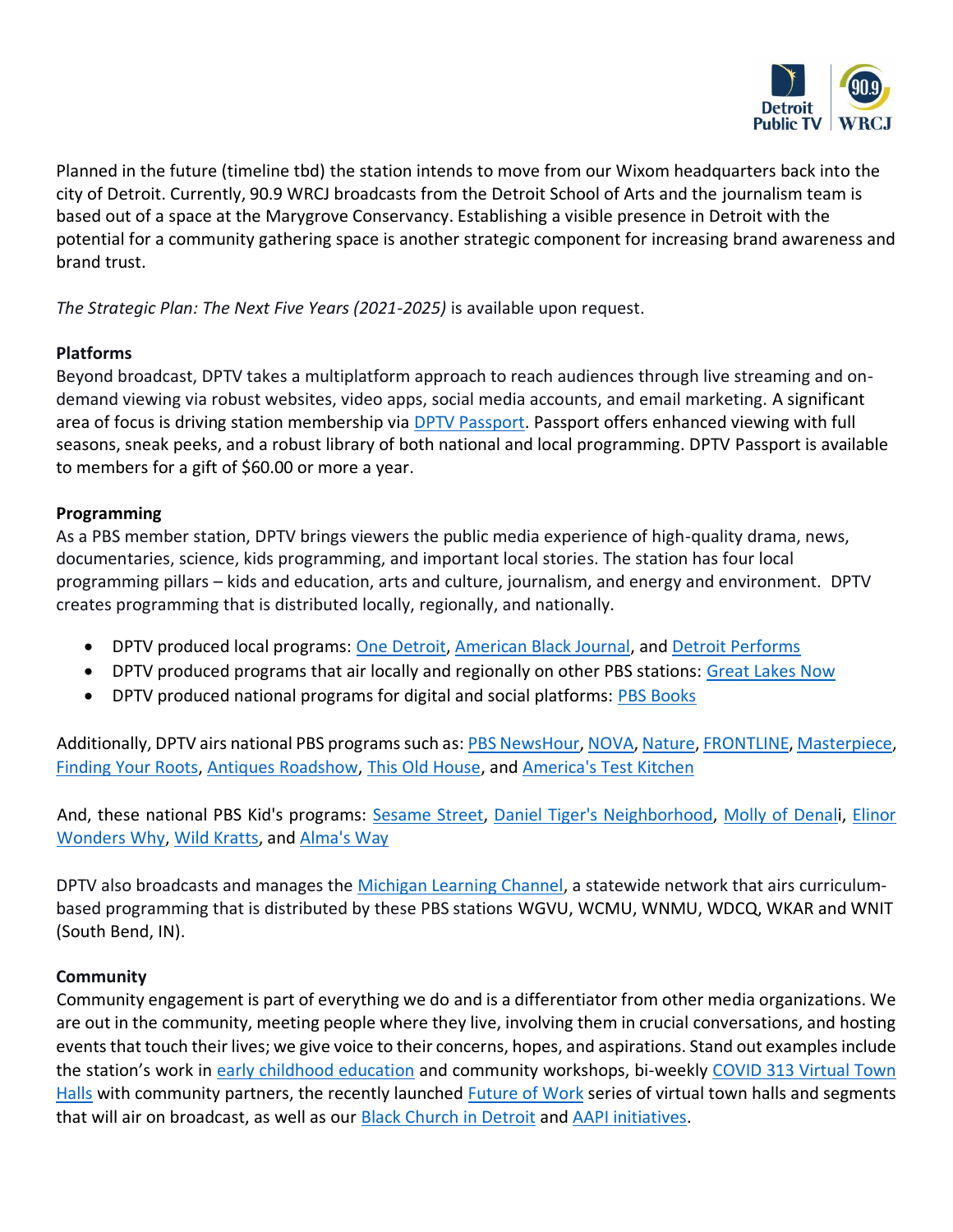

Please review [DPTV's Annual Reports](https://www.dptv.org/about/annual-report/) and a winning [Station Excellence essay](https://michmab.com/wp-content/uploads/2022/03/Public-TV-Station-Excellence-WTVS.pdf) submitted to the Michigan Association of Broadcasters to learn more about our work and its impact on the community.

## **GOALS**

This brand study aims to evaluate DPTV's current brand marketing strategy, perform audience and industry research, and make a long-lasting strategy recommendation for the future. This brand exploration needs to be forward-looking; 15 years from now and beyond, we must have confidence that we made the right branding decisions today.

Specific metrics we may employ long term includes responses to regular waves of brand health metric questions, viewership, and digital visits/views. We are looking for an agency recommendation on what metrics to track and how to collect the data.

## **BUDGET**

We are budgeting up to \$100,000 for this brand exploration study and identified agency activities (listed below) and future strategy recommendation.

## **REQUIREMENTS AND DELIVERABLES**

In preparation for this significant project, DPTV leadership and stakeholders are aligned to address the following areas as part of the brand study – audience research, brand positioning and architecture strategy, station name recommendation, station visual identity, and platform strategy

**Audience Research:** DPTV's audience is as diverse as its programming and partnerships. Through audience research, the agency will recruit, interview/survey, and synthesize data into actionable recommendations across five main categories.

- 1. Viewers Occasional, frequent, heavy viewers (agency to recommended statistically significant sample size)
	- a. National Drama, News, Science, Arts & Culture, Children's programming (parents)
	- b. Local
	- c. Listeners
	- d. Station members
- 2. Non-Viewers Infrequent, never watched (agency to recommended statistically significant sample size)
	- a. National Drama, News, Science, Arts & Culture, Children's programming (parents)
	- b. Local
	- c. Listeners
	- d. Station members
- 3. Community partners (minimum number to interview is 10)
- 4. Current funders (minimum number to interview is 5)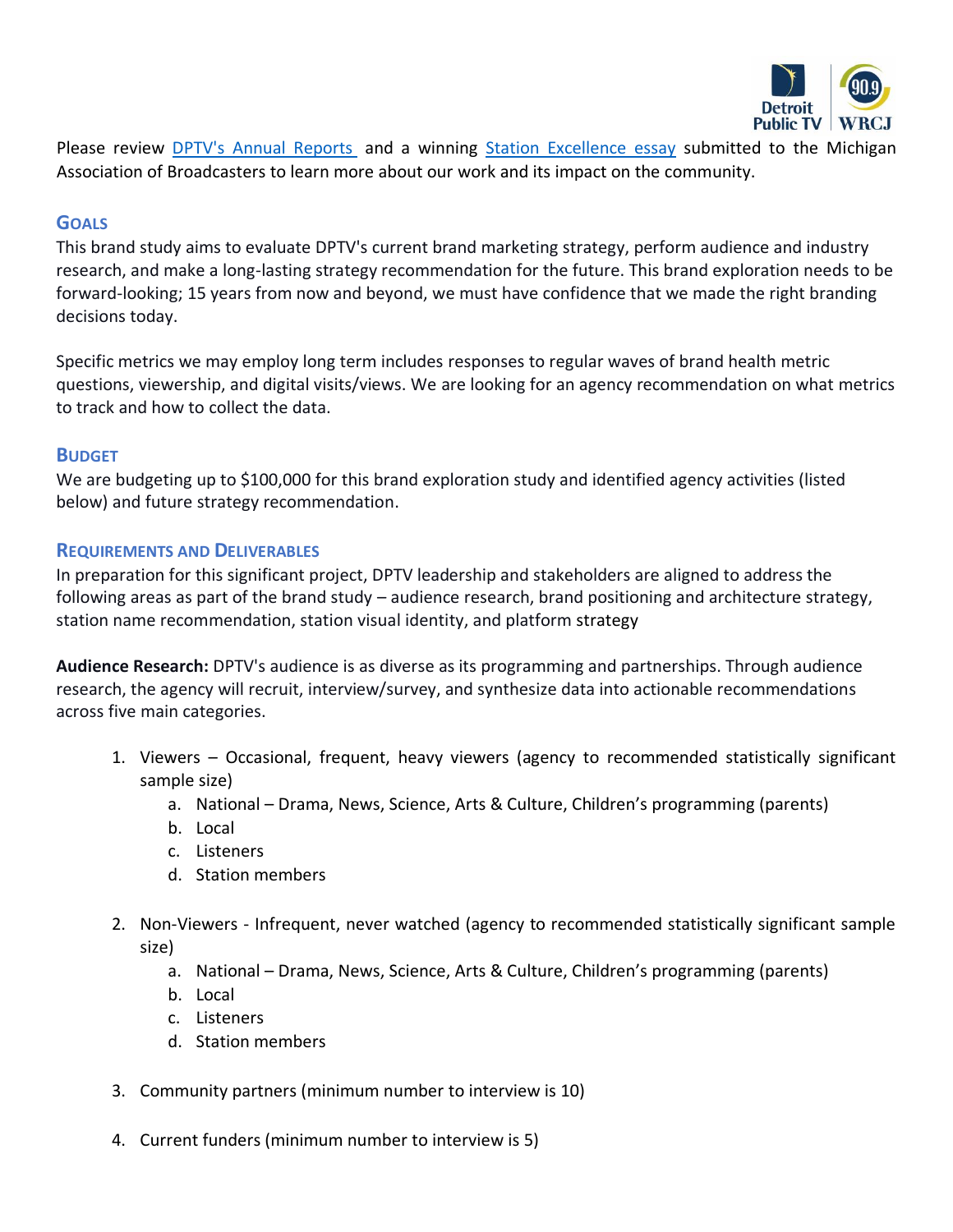

5. Potential funders (minimum number to interview is 5)

Note, for every category except non-viewers, DPTV will work with the selected agency to leverage existing relationships and/or tools (i.e. surveys, email lists) to lead on identification and initial recruitment outreach.

DPTV will work with the selected agency to develop and refine the list of questions included in the research.

**Expected output:** Understanding the strategic challenge and opportunity, DPTV is requesting that an agency make a recommendation on format (online survey, brand tracker quarterly waves, focus group, one on one interview, etc) and frequency of audience research.

This audience research will be the foundation to inform the agency activities below:

## **1. Brand Strategy: Positioning and Brand Architecture:**

Collaborate with DPTV marketing team to develop a brand positioning statement, versioned for various parties (general audience, viewers, members, funders, community partners)

Existing positioning includes several ways we refer to ourselves and explain our mission and role in the community. We need a stronger set of guidelines and language to apply more consistently.

Brand Architecture will inform the Brand Positioning statement. Across national, regional, statewide, and local programming and events, we need a clearer system to organize these entities to help an audience access and relate to our brand. Any approach should also be built for future net new programming efforts and/or programs which expand reach to a larger footprint (i.e., national).

Your recommendation on the approach, components and deliverables of brand positioning and brand architecture work is requested.

## **2. Name Recommendation:**

There is confusion around the station name among viewers and partners. We refer to ourselves as Detroit Public Television or DPTV, but viewers also refer to us as WTVS, Channel 56, Detroit Public Media or Detroit PBS. Recognizing the brand equity of these existing names, any recommendation should include a strong analysis of the value of selecting one of these names or net new name and the advantages of either direction.

A key strategic choice is whether to and how to adopt national PBS branding. PBS rolled out a [brand](https://www.pbs.org/about/about-pbs/blogs/news/pbs-unveils-new-look-on-eve-of-50th-anniversary/)  [refresh in 2019](https://www.pbs.org/about/about-pbs/blogs/news/pbs-unveils-new-look-on-eve-of-50th-anniversary/) which included a new logo and visual identity. Each PBS station has the discretion to adopt all or some elements of this refresh.

## **3. Visual Identity:**

Components will include strategic and design work:

- New logo development incorporating the future name (or current station name as case may be), optimized for:
	- Multiplatform usage including print, broadcast, digital, mobile, OTT devices, physical signage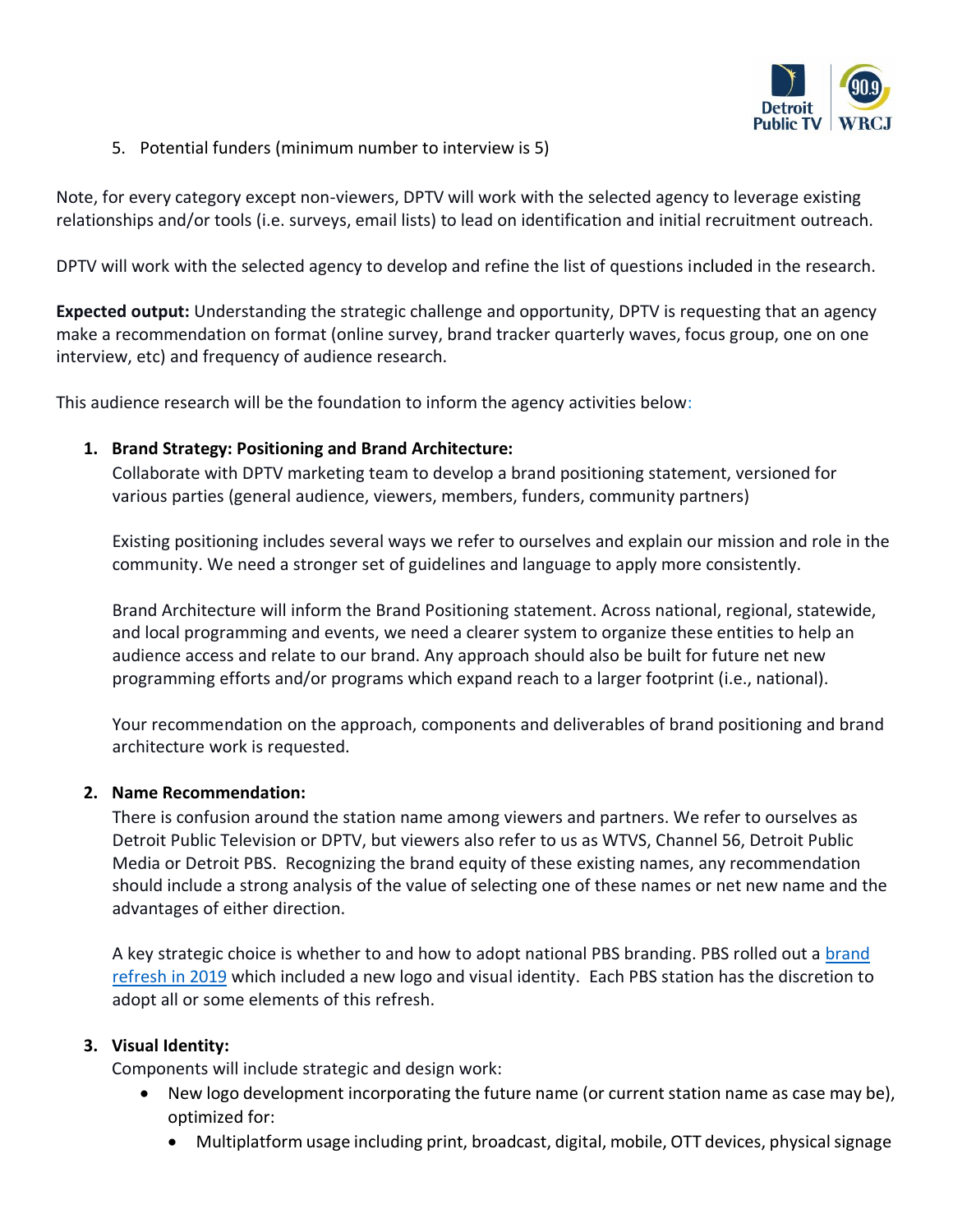

- Lockups with other logos (for example, the station logo may be placed with the PBS logo and/or program logo and/or funder and/or partner in graphics)
- Visual System
	- o Color and Typography
	- o Imagery
	- o Illustration
- Brand and Style guideline development aligned with the new visual identity

# **4. Platforms:**

DPTV is a multiplatform content distributor on broadcast and streaming on digital platforms. Additionally, the station and its initiatives maintain bespoke websites to engage audiences with multimedia content (text, video, and images); those efforts may not always be clearly associated with the DPTV brand. The agency must perform a digital brand architecture analysis and recommend a strategy to align DPTV properties better.

# **MATERIALS AND ACCESS**

The selected agency will have access to:

- Summary of DPTV internal stakeholder interviews across all departments including executive leadership
- PBS Brand refresh
- Media Audit report Demos and Profiles of Viewers

# **METHOD OF EVALUATING PROPOSALS**

DPTV will evaluate proposals with a strict emphasis on quality. Furthermore, the public expects quality stewardship of financial resources. Our process will focus on the areas of the proposal, as noted above. Once all bids are evaluated, the firm that is most qualified and reasonable in terms of cost will be selected. In your response, please include the following:

- Qualifications, experience, and references of the personnel who will be responsible for the project
- Examples of prior work in these areas
- Your company's ability to meet the timeline and target dates established
- DPTV's commitment to the principles of diversity, equity, and inclusion includes working with vendors who embrace similar values; please share your company's DEI commitment
- DPTV reserves the right to assign work covered in this RFP to multiple agencies at its discretion
- If proposing partnering with another agency and/or individual, please detail out nature of the engagement across agency partners, each agency's role/responsibility and previous joint projects/efforts or working history
- Itemized pricing of RFP elements
- Initial staff scope including names/titles and committed hours/projects

Additionally, finalists may be asked to present their proposals before making a final selection.